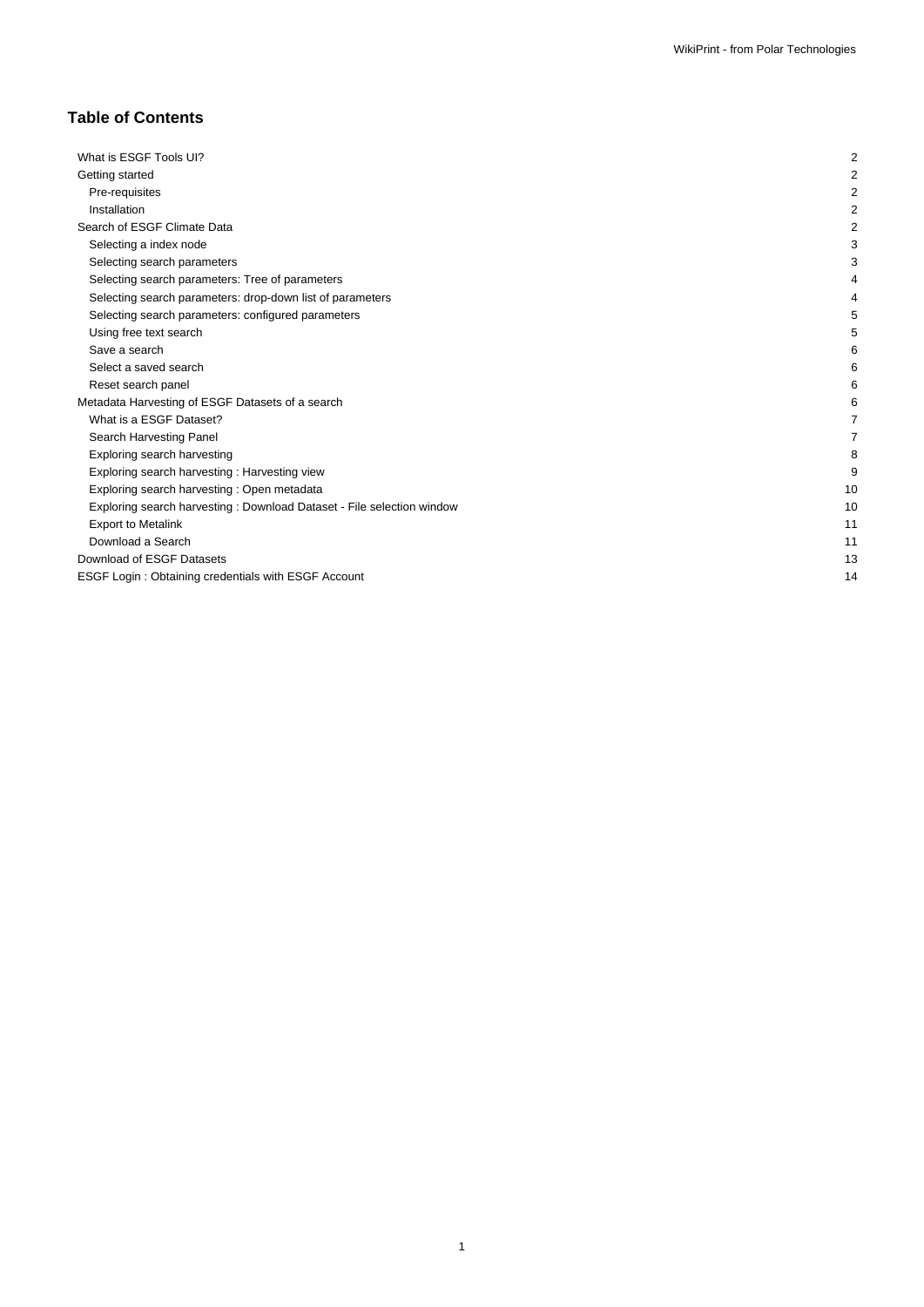# **What is ESGF Tools UI?**

A tool that is integrated in [?ToolsUI NetCDF Java](http://www.unidata.ucar.edu/downloads/netcdf/index.jsp) for including a desktop client for [?ESGF services](https://github.com/ESGF/esgf.github.io/wiki), with features like search of data along multiple nodes, download manager and metadata aggregation for allowing a full exploration through dataset services.

The added functionality in ToolsUI NetCDF is in ESGF tab. This tab contains 4 sub-tabs, each one with an specific functionality.

10

## **Getting started**

#### **Pre-requisites**

JDK from Sun / Oracle (1.5 - newer) or OpenJDK 6

OpenJDK 7 is not supported

#### **Installation**

- 1. Download the zip in **ESGFToolsUI-0.4.1.zip**
- 2. Unzip it
- 3. Go to unzipped directory
	- In Windows:
		- Open ESGFToolsUI.jar
	- In Linux
		- In sell:

java -jar ESGFToolsUI.jar

# **Search of ESGF Climate Data**

A search in ESGF returns the records that matching the search constraints after querying to an index node. The ESGF search service is always served by a index node and this node is able to do local and distributed searches. In this tool, the distributed capabilities of the ESGF are used so any selected index node will be used to query all nodes in the ESGF system.

The search panel of ESGF climate data is in the "Search" sub-tab (be patient, the panel takes to load). The search constraints are defined by parameter configuration in the panel or by introduction of a free-text search query. The result are the number of records finding in the federation that satisfy the constraints of search (in panel in bottom right area). Record is the physical replica of a climate dataset that are stored on a data node.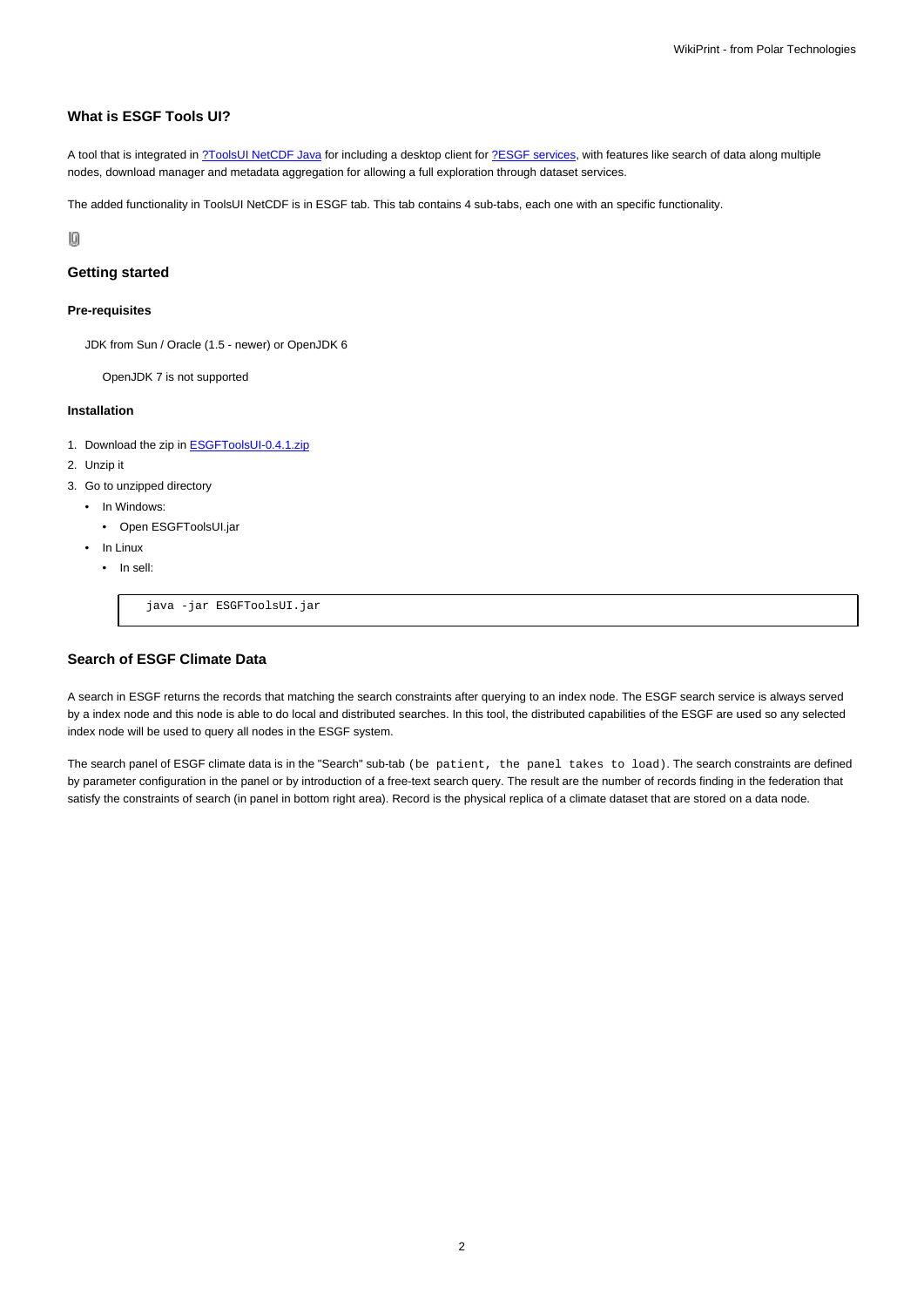| CoordSys<br>FeatureTypes<br>Writer<br><b>NCDump</b><br><b>THREDDS</b><br><b>GeoTiff</b><br><b>Units</b><br><b>Viewer</b><br>losp<br><b>Fmrc</b>                                                                                                        | <b>NCML</b> | <b>URLdump</b>                       | <b>ESGF</b> |                          |
|--------------------------------------------------------------------------------------------------------------------------------------------------------------------------------------------------------------------------------------------------------|-------------|--------------------------------------|-------------|--------------------------|
| <b>Search Harvesting</b><br><b>Downloads</b><br>Search<br>Login                                                                                                                                                                                        |             |                                      |             |                          |
| esgf-index1.ceda.ac.uk<br>$\blacktriangleright$ Free text:                                                                                                                                                                                             | Edit        | << New search >>                     |             | $\overline{\phantom{a}}$ |
| ▲∣<br>Experiment(6)<br>۰.<br>esmHistorical(14)<br>historical(372)<br>historicalExt(34)<br>historicalGHG(35)<br>historicalMisc(124)<br>historicalNat(35)<br>Model(33)<br>۰<br>Time frequency(1)<br>۰<br>Ensemble(43)<br>۰<br>٠<br><b>Add Parameters</b> |             |                                      |             | ▼                        |
| Configured parameters:                                                                                                                                                                                                                                 |             |                                      |             |                          |
| Project : [CMIP5]<br>Time frequency : [6hr]                                                                                                                                                                                                            |             | Number of records: 614               |             |                          |
| <b>Experiment family : [Historical]</b><br><b>Remove all</b><br>Remove                                                                                                                                                                                 |             | Save Search As<br><b>Save Search</b> |             |                          |

# **Selecting a index node**

| <b>Search</b>     | <b>Search Harvesting</b> | Dow      |
|-------------------|--------------------------|----------|
|                   | esgf-index1.ceda.ac.uk   | Free te: |
|                   | esgf-index1.ceda.ac.uk   |          |
| pcmdi9.llnl.gov   |                          |          |
|                   | esgdata.gfdl.noaa.gdv    |          |
| esgf-node.ipsl.fr |                          |          |
| dev.esg.anl.gov   |                          |          |
| esg.bnu.edu.cn    |                          |          |
| adm07.cmcc.it     |                          |          |
| euclipse1.dkrz.de |                          |          |
| Institute(20)     |                          |          |

The searches are executed in a index node of the federation. Each node have different

processing times for the response. For this reason, the user is allowed to select the index node where prefers send the search petition. The index node may be configured in the top left drop-down list. After selected a new index node the search panel is updated.

# **Selecting search parameters**

The search parameters can be configured on the panel in two ways:

- By values selection in tree of parameters double click
- By parameter selection in drop-down list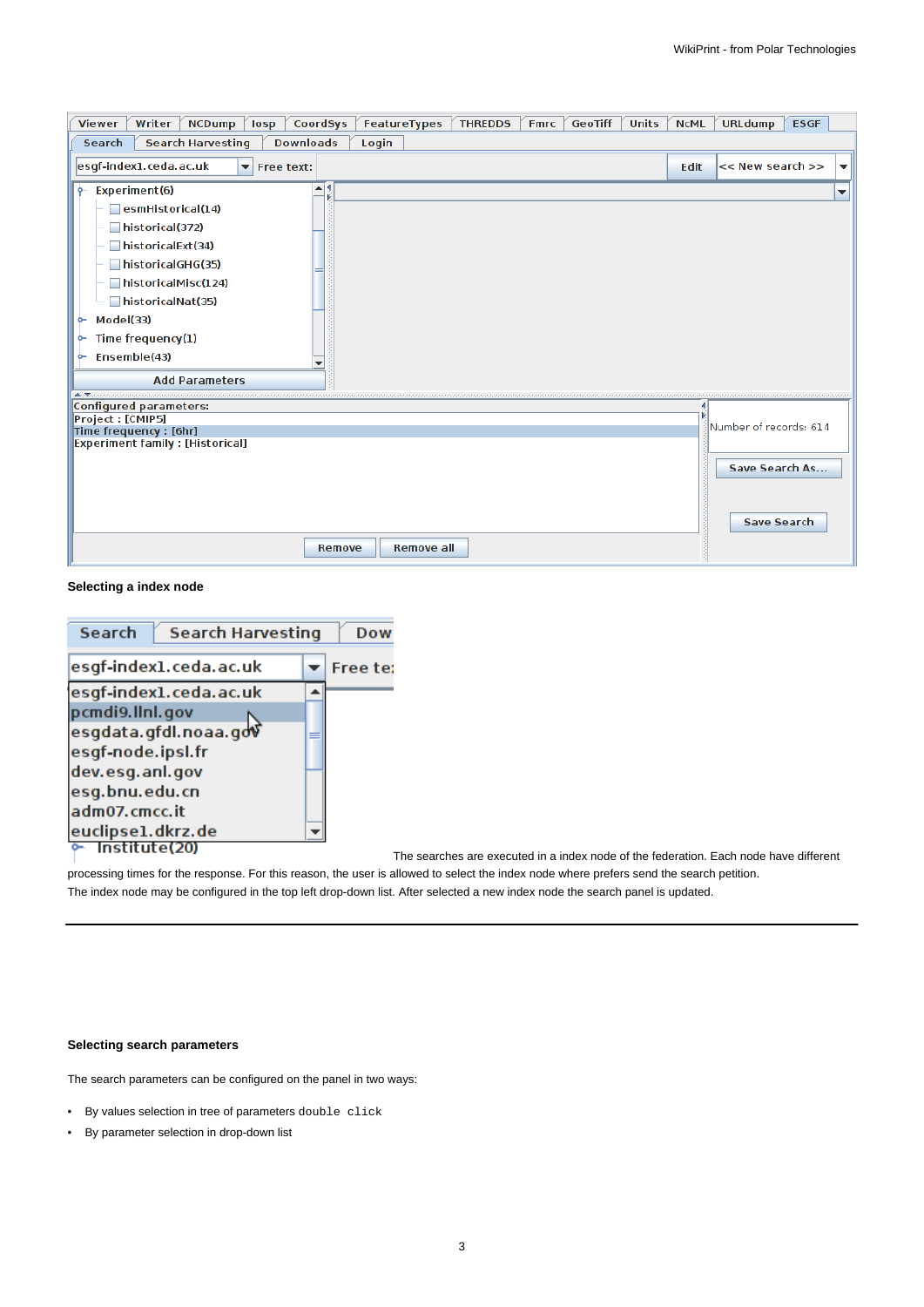

#### **Selecting search parameters: Tree of parameters**

The tree of parameters shows the parameters with bounded values which are defined by the federation. In the first level is the name of the parameter and the number of its bounded values. In the second level are the parameter values, each one with the count of records that satisfy the previous configured constraints (restrictions that are listed in the "configured parameters" section) + the new constraint (parameter-value).

For each parameter can be selected more than one value doing double click in the checkbox. Finally, for adding the selected values on the tree in the search constraints you must click on "Add parameters" button. All values selected in a parameter are linked by logic OR and the selected parameters are linked by logic AND. Generally, the parameter configuration is as follows, where "P" is a parameter and "V" a value.

 $[(P_1-V_1) \vee (P_1-V_2) \vee ... \vee (P_1-V_n)] \wedge [(P_2-V_2) \vee (P_2-V_2) \vee ... \vee (P_2-V_n)]$  $\wedge [(P_n - V_1) \vee (P_n - V_2) \vee ... \vee (P_n - V_n)]$ 

For example, if are selected:

- \* Institute
- \* BNU ? \* CCCMA ?
- \* Model
- \* BNU-ESM ?

Then the result will be the number of records that belong to BNU-ESM model and made by BNU or CCCMA institutes i.e. ((Institute,BNU)V(Institute,CCCMA))??((Model,BNU-ESM))

After adding new parameters the search panel is updated (?Add parameters? button). Now in the tree, all parameters that already have values configured only shows this values. This happens because the allowed values ??for a parameter are always those that do not result in an empty set if they are selected. To configure a parameter previously configurated you can uncheck the previously configured values and then click on "Add parameters" or you can remove them in "Configured parameters" section.

#### **Selecting search parameters: drop-down list of parameters**

The parameter selection in drop-down list (top right) allows values configuration of some parameters. In this list are contained the parameters without bounded values and that for this reason can't be configured in the tree of parameters. Also contains the parameters with bounded values. After selecting a list parameter, below of the list will be displayed a specific configuration panel for the selected parameter.

In the figure below you can see the panel that is displayed when ?temporal range of data coverage? is selected. Finally, to be added this configuration click in the bottom button "Add parameter" ("Add temporal range parameter" in this case).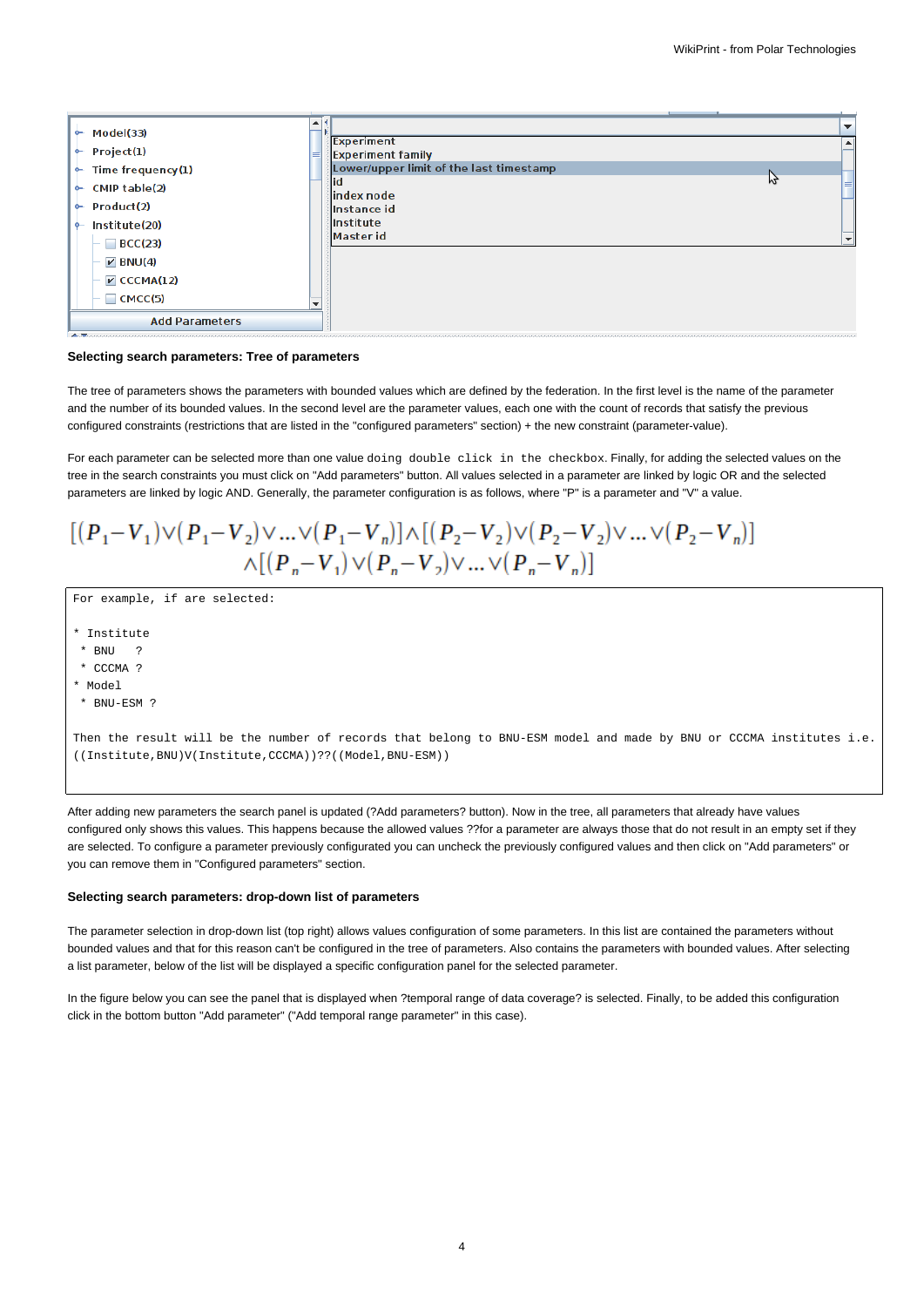| start<br>end<br>1920⊨<br>$2000 -$<br>enero<br>enero<br>$\overline{\phantom{a}}$<br>▼<br>sáb dom<br>mar mié<br>mar mié<br>sáb dom<br>vie.<br>vie:<br>jue<br>jue<br>lun.<br>lun.<br>52<br>ı<br>ı<br>2<br>з<br>4<br>01<br>5<br>10<br>5<br>7<br>8<br>9<br>11<br>8<br>02<br>6<br>з<br>6<br>7<br>01<br>4<br>15<br>17<br>02<br>15<br>$12 \overline{ }$<br>13<br>14<br>16<br>18<br>10<br>11<br>12<br>13<br>14<br>03 |  |  |  |  |  |  |  | Select temporal range of data coverage (Start-End) |  |  |  |  |                |  |  |  |
|-------------------------------------------------------------------------------------------------------------------------------------------------------------------------------------------------------------------------------------------------------------------------------------------------------------------------------------------------------------------------------------------------------------|--|--|--|--|--|--|--|----------------------------------------------------|--|--|--|--|----------------|--|--|--|
|                                                                                                                                                                                                                                                                                                                                                                                                             |  |  |  |  |  |  |  |                                                    |  |  |  |  |                |  |  |  |
|                                                                                                                                                                                                                                                                                                                                                                                                             |  |  |  |  |  |  |  |                                                    |  |  |  |  |                |  |  |  |
|                                                                                                                                                                                                                                                                                                                                                                                                             |  |  |  |  |  |  |  |                                                    |  |  |  |  |                |  |  |  |
|                                                                                                                                                                                                                                                                                                                                                                                                             |  |  |  |  |  |  |  |                                                    |  |  |  |  | $\overline{2}$ |  |  |  |
|                                                                                                                                                                                                                                                                                                                                                                                                             |  |  |  |  |  |  |  |                                                    |  |  |  |  | 9.             |  |  |  |
|                                                                                                                                                                                                                                                                                                                                                                                                             |  |  |  |  |  |  |  |                                                    |  |  |  |  | 16             |  |  |  |
| 25<br>19<br>20<br>21<br>22<br>24<br>17<br>18<br>21<br>22<br>23<br>03<br>19<br>20<br>04                                                                                                                                                                                                                                                                                                                      |  |  |  |  |  |  |  |                                                    |  |  |  |  | 23             |  |  |  |
| 26<br>27<br>25<br>26<br>05 <sub>1</sub><br>28<br>29<br>31<br>24<br>27<br>28<br>29<br>30<br>04                                                                                                                                                                                                                                                                                                               |  |  |  |  |  |  |  |                                                    |  |  |  |  | 30             |  |  |  |
| 31<br>05                                                                                                                                                                                                                                                                                                                                                                                                    |  |  |  |  |  |  |  |                                                    |  |  |  |  |                |  |  |  |

#### **Selecting search parameters: configured parameters**

All configured parameters are displayed in a specific panel in bottom left. In this panel are listed the configured parameters with its values assigned.

In the figure below can see that the current search is configured for searching climate data that belong to CMIP5 project, that were made by BNU or CCCMA institute, that have a time frequency of six hours, belongs to "historical" experiment and that have data between 15-01-1920 and 20-01-2000, and finally contains at least one of this variables: "hus", "ps", "psl", "ta".

| Configured parameters:             |                      |  |
|------------------------------------|----------------------|--|
| Project : [CMIP5]                  |                      |  |
| lend: 2000-01-20T11: 40: 49Z       |                      |  |
| start:1920-01-15T11:40:49Z         |                      |  |
| <b>Experiment : [historical]</b>   |                      |  |
| Variable : [hus, ps, psl, ta]      |                      |  |
| Institute : [BNU, CCCMA]           |                      |  |
| $\mathsf{Time\, frequency}:$ [6hr] |                      |  |
|                                    |                      |  |
|                                    |                      |  |
|                                    |                      |  |
|                                    |                      |  |
|                                    | Remove all<br>Remove |  |

This panel also allow to select a parameter and delete its configuration doing click on "Remove" and delete all parameters configuration doing click on "Remove all"

#### **Using free text search**

The free-text search o full text search allows to do a search rich in syntax, by arbitrary words, logic operations and wild-cards. In this case, the records searched will be records that contains metadata that are related with what is specified in the free text query.

In top center in the search panel can see the text box where can be introduced the query of free text search. The "Edit" button enables input by keyboard in the text box. The "Save" button adds the free text query parameter in the search. The new configured parameter will be displayed in the "configured parameters" section with the name "query".

| <b>Search</b> | Search Harvesting                                                                                   | Downloads Login                                                              |  |
|---------------|-----------------------------------------------------------------------------------------------------|------------------------------------------------------------------------------|--|
|               | $\left\  \mathsf{esgf\text{-}index1}. \mathsf{ceda}\text{-}\mathsf{ac}\text{-}\mathsf{uk} \right\ $ | Free text: R (id:*IPSL* AND (model:IPSL-CM5A-LR OR model:IPSL-CM5B-LR)) Save |  |

The free-text query may have:

- Logic operations (AND & OR) between words
- Wildcard \* for the words
- Parentheses ( ) as separators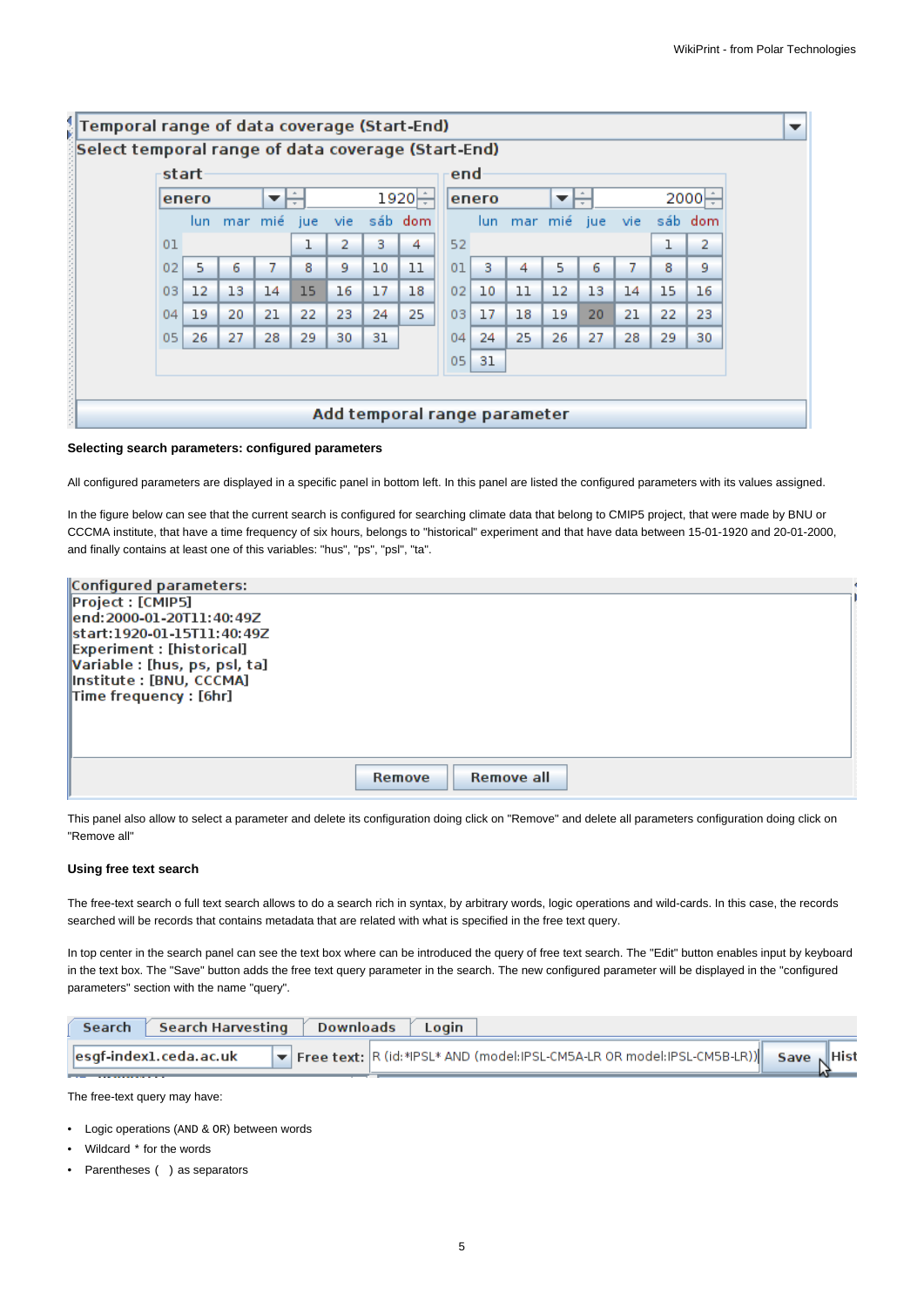• metadata\_name:word to specify the metadata name where must match the given word



# **Save a search**

A configured search can be saved for later for to be able do a harvesting of metadata and services of datasets that satisfy the search constraints. The save section is in right bottom of search panel. You can overwrite the selected search with "Save search" button or save it with a new name clicking on "Save Search As..." button.

| Save Search As     |                                                                   |
|--------------------|-------------------------------------------------------------------|
| <b>Save Search</b> | Enter a name for the search that will be saved.<br>Cancel<br>Save |

The name of search must be unique. Duplicated names aren't allowed

#### **Select a saved search**

You can select a previously saved search from the right top drop-down list. After select a search, the search panel is updated.

| URLdump <b>ESGF</b><br><b>NCML</b>                                                                                                                 |  |
|----------------------------------------------------------------------------------------------------------------------------------------------------|--|
| IPSL-Historical(CORDEX)                                                                                                                            |  |
| $\prec$ New search $\gt$<br>Historical-ACCESS1.0<br><b>BNU-Control(CMIP5)</b><br>IPSL-Historical(CORDEX)<br>Historical(Specific Humidity)CCMA/IPSL |  |

## **Reset search panel**

To restart the search panel must be selected in the drop-down list the option: <<New search>>

#### **Metadata Harvesting of ESGF Datasets of a search**

The metadata harvesting will allow, after completed, download the datasets from multiple data nodes, and will allow exploring climate datasets without having to download the dataset itself . So we can know its nature in detail before selecting them to download or we can know the services offered from ESGF to access and/or explore the dataset. Some of these services can be explored from ToolsUI NetCDF Java as will be explained after.

The harvesting are doing at dataset level.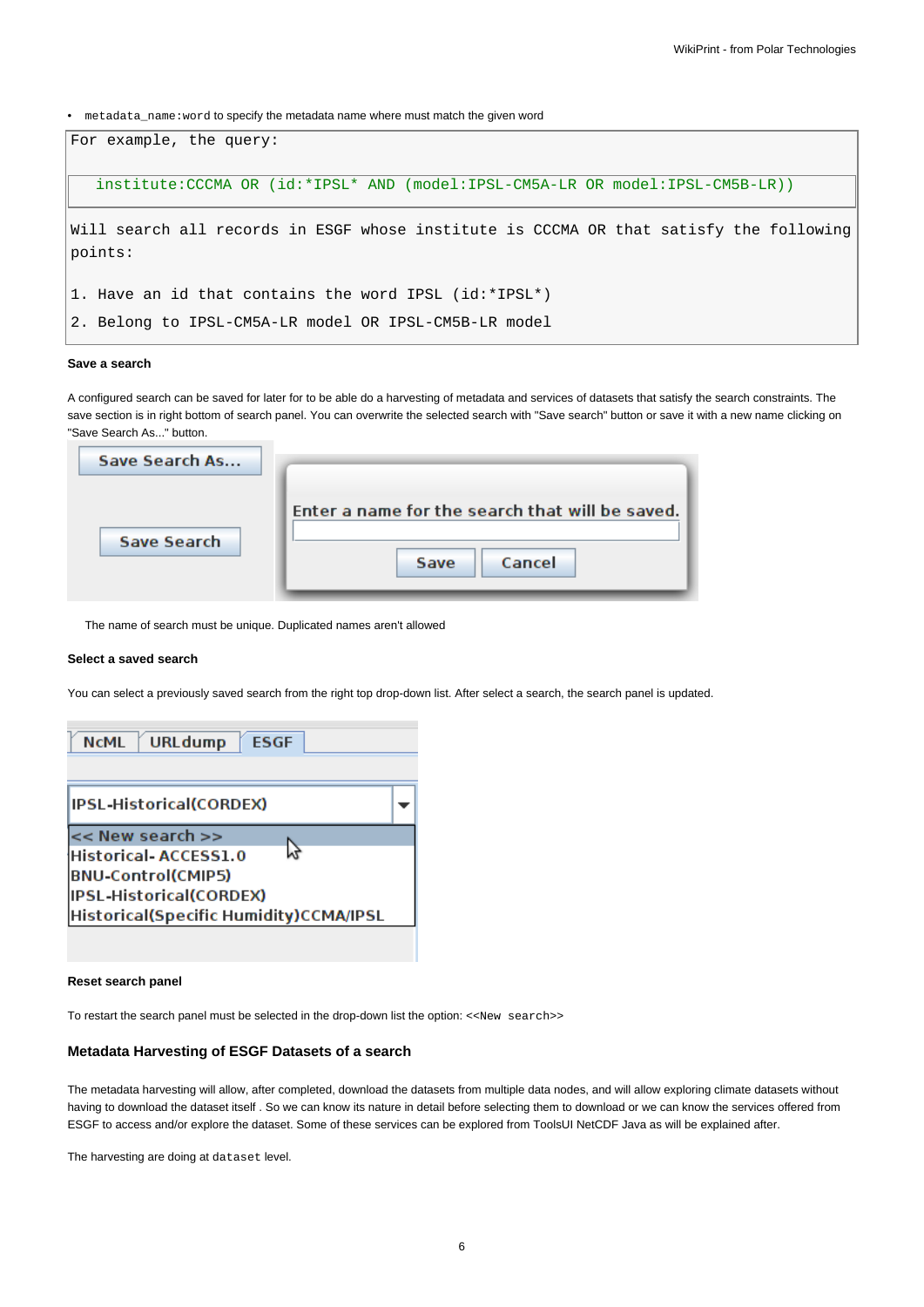|                                                                                                                                                            | $\vert$ $\vert$ $\vert$ $\times$<br>NetCDF (4.3) Tools                                                                                  |
|------------------------------------------------------------------------------------------------------------------------------------------------------------|-----------------------------------------------------------------------------------------------------------------------------------------|
| System Modes Debug Help                                                                                                                                    |                                                                                                                                         |
| CoordSys<br><b>Viewer</b><br>Writer<br>losp<br>FeatureTypes<br><b>NCDump</b>                                                                               | <b>GeoTiff</b><br><b>Units</b><br><b>ESGF</b><br><b>THREDDS</b><br><b>NCML</b><br><b>URLdump</b><br><b>Fmrc</b>                         |
| Search<br><b>Search Harvesting</b><br><b>Downloads</b><br>Login                                                                                            |                                                                                                                                         |
| experiment= [mstoncar] institute= [ivAJA-0iJJ, pivo, pcc, cccmAj]<br>project=[CMIP5] time frequency=[6hr] variable=[psl, ta, hus]<br><b>Explore search</b> | $\hat{=}$<br>harvested 29/29 Datasets (files: 2333/4851 size: 3,5 TB/7,1 TB)<br>Completed<br><b>Export to Metalink</b><br>Download      |
| IPSL-CM5A-LR(1980-1990)-zosga                                                                                                                              | 100%                                                                                                                                    |
| experiment=[decadal1980, decadal1985, decadal1990]<br>model=[IPSL-CM5A-LR] variable=[zosga]<br><b>Explore search</b>                                       | reset<br>remove<br>harvested 18/18 Datasets (files:18/774 size:232,0 KB/101,0 GB)<br>Completed<br>Download<br><b>Export to Metalink</b> |
| IPSL-Historical(CORDEX)                                                                                                                                    | 39%                                                                                                                                     |
| experiment family=[Historical] institute=[IPSL-INERIS] project=[CORDEX]                                                                                    | pause<br>remove<br>reset<br>harvested 36/92 Datasets (files:186/186 size:65,5 GB/65,5 GB so far)<br>ETA:2 min, 22 sec                   |
| $\blacktriangleleft$<br>Ш                                                                                                                                  | <b>Explore search</b><br>ь                                                                                                              |

#### **What is a ESGF Dataset?**

Dataset is a climate data in a specific version stored by ESGF. One dataset may have several records i.e. the records are the physical replica of a dataset in a data node.

Also, the datasets are formed of files, i.e. dataset are a virtual container of data, so that the information is contained in files and sometimes in aggregations. The versions of datasets are generated when errors are found in the datasets giving rise to a new corrected version.

Datasets, files and aggregations have replicas in data nodes. And the ESGF services (THREDDS, LAS, HTTP, GridFTP and OPeNDAP) are always served at replicas level. That is the reason why the harvesting must be done before the download.

#### **Search Harvesting Panel**

The harvesting panel may be selected clicking on the sub-tab "Search Harvesting". In this panel are deployed a list of searches and their harvesting states. Also, provides several options for flow control, complete exploration of harvested datasets and the posibility to do a manual selection of files to put them in download queue.

Each harvesting for a search is an element in the list deployed in the harvesting panel. In the figure below can see one search harvesting. In the left are the search data (name of search and configured parameters). In the right are the state data of the harvesting and the flow options, also shows the number of files that are selected from the total number of files and their sizes in bytes.

One harvesting is always of a completed dataset (with all files). However, a search may include only some files of the total in a dataset (e.g a search with less variables that there is in the dataset or a search in a range of time). That is why, by default, the files selected to future downloads (in the application or by generation of metalink) are always the files that satisfy ALL search constraints.

Noteworthy that this application allows to manually select files to download in case that you want to download files that are not selected by default or deselected some of these.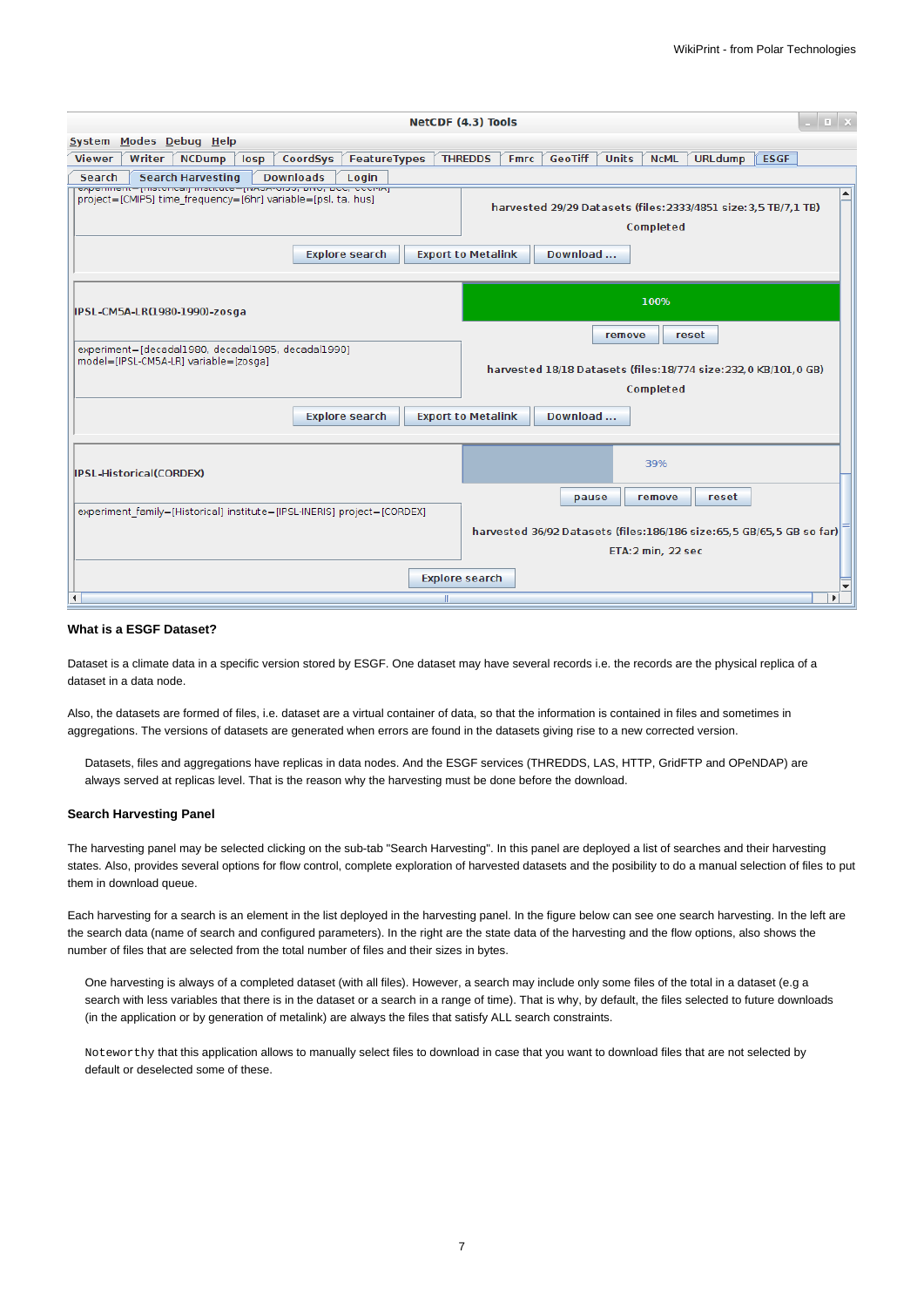| historical-6hr(CMIP5)                                                                                                          | 24%                                                                                           |
|--------------------------------------------------------------------------------------------------------------------------------|-----------------------------------------------------------------------------------------------|
|                                                                                                                                | reset<br>pause<br>remove                                                                      |
| experiment=[historical] institute=[NASA-GISS, BNU, BCC, CCCMA]<br>project=[CMIP5] time frequency=[6hr] variable=[psl, ta, hus] | harvested 7/29 Datasets (files: 71/128 size: 198, 6 GB/412, 9 GB so far)<br>ETA:1 min, 14 sec |
|                                                                                                                                | Explore search                                                                                |
|                                                                                                                                |                                                                                               |

The flow control options are below progress bar:

- start start the harvesting
- pause pause the harvesting
- remove remove the search and its harvesting (but the harvesting remains in file system)
- reset remove all data of harvesting in file system and put the state of harvesting to zero)

In the center bottom there are the options to explore and download the harvested datasets:

| Explore Search     | is always visible and allows explore and put to download a individual<br>dataset. Also, view a individual state of harvesting of a dataset                                                                   |
|--------------------|--------------------------------------------------------------------------------------------------------------------------------------------------------------------------------------------------------------|
| Export to metalink | is visible when harvesting of search is completed. Allows to generate a<br>metalink file with the files and its resources (replicas in data nodes)                                                           |
| Download           | is visible when harvesting of search is completed. Allows to put to<br>download all files that satisfy the constraints of the search or to put to<br>download a set of files manually selected of the search |

# **Exploring search harvesting**

To exploring the search harvesting of a search you must click on Explore Search option that is always visible in harvesting panel. And then a window pops up with the exploring options.

This window provides a paginated list of harvesting states of datasets that belong to the search. Each dataset are identify by its instance id. The last value comma separated is the version of dataset. The exploring options in this window are provided at dataset level. Each dataset have options, and these are only provided when the dataset harvesting is completed.

In ESGF the dataset are identify by id, instance\_id and master\_id. And in this application the "instance\_id" is the more important because identify all replicas across federation and is specific to each version.

For more information [?https://github.com/ESGF/esgf.github.io/wiki/ESGF\\_Search\\_REST\\_API#identifiers](https://github.com/ESGF/esgf.github.io/wiki/ESGF_Search_REST_API#identifiers)

In figure below can see the exploring window and its options.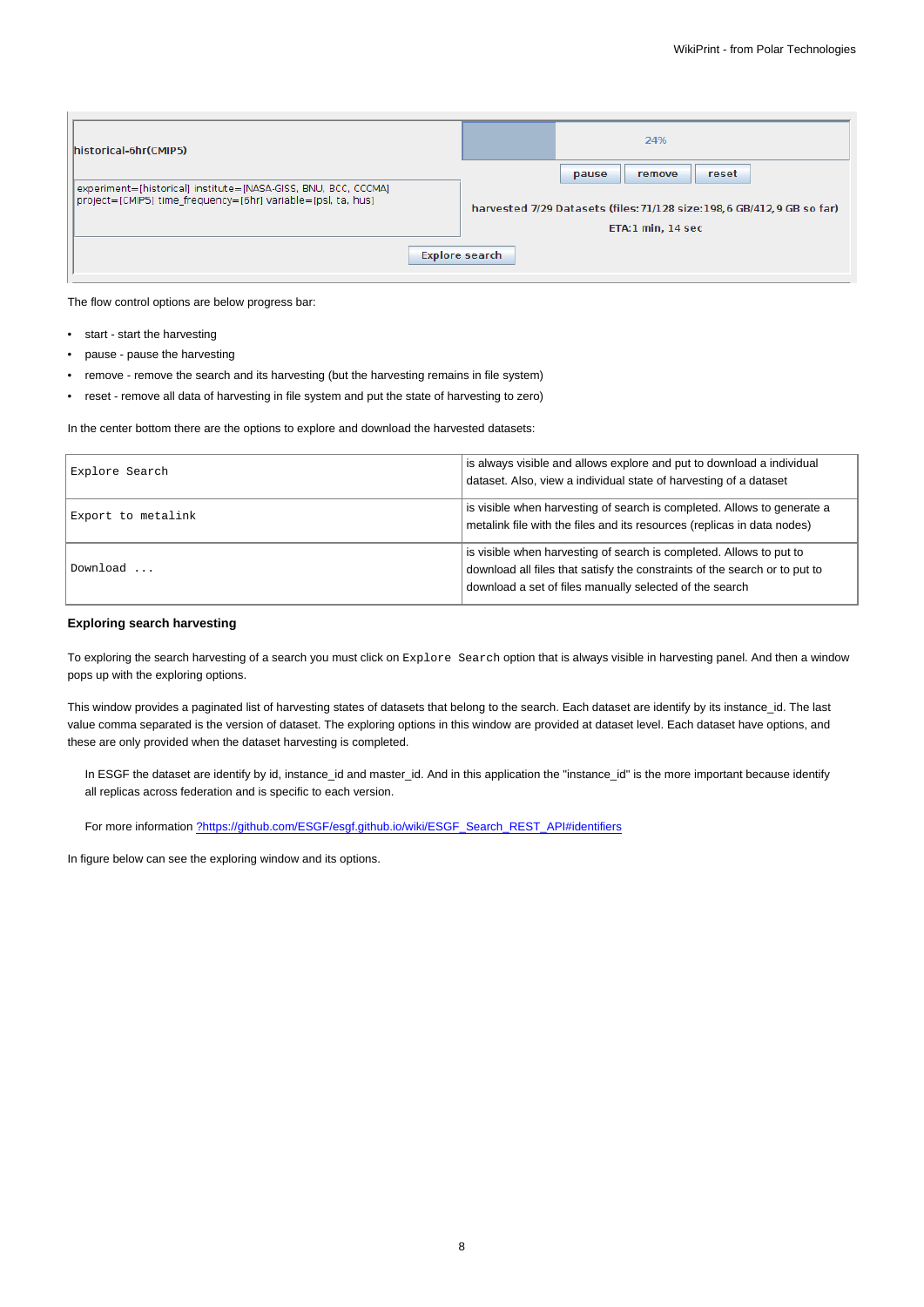|                                                                                                                   |                |                        |               | $\infty$         |  |  |  |  |  |
|-------------------------------------------------------------------------------------------------------------------|----------------|------------------------|---------------|------------------|--|--|--|--|--|
| Dataset: cordex.output.EUR-11.IPSL-INERIS.IPSL-IPSL-CM5A-MR.historical.r1i1p1.WRF331F.v1.mon.rlus.v20140301       |                |                        |               |                  |  |  |  |  |  |
| <b>Completed</b>                                                                                                  | size: 188,5 MB | <b>Harvesting View</b> | Open metadata | Download dataset |  |  |  |  |  |
| Dataset: cordex.output.EUR-44.IPSL-INERIS.IPSL-IPSL-CM5A-MR.historical.r1i1p1.WRF331F.v1.mon.pr.v20140301         |                |                        |               |                  |  |  |  |  |  |
| <b>Completed</b>                                                                                                  | size: 15.2 MB  | <b>Harvesting View</b> | Open metadata | Download dataset |  |  |  |  |  |
| Dataset: cordex.output.EUR-11.IPSL-INERIS.IPSL-IPSL-CM5A-MR.historical.r1i1p1.WRF331F.v1.mon.rsdt.v20140301       |                |                        |               |                  |  |  |  |  |  |
| Harvesting                                                                                                        |                |                        |               |                  |  |  |  |  |  |
| Dataset: cordex.output.EUR-11.IPSL-INERIS.IPSL-IPSL-CM5A-MR.historical.r1i1p1.WRF331F.v1.day.sfcWindmax.v20140301 |                |                        |               |                  |  |  |  |  |  |
| Harvesting                                                                                                        |                |                        |               |                  |  |  |  |  |  |
| Dataset: cordex.output.EUR-11.IPSL-INERIS.IPSL-IPSL-CM5A-MR.historical.r1i1p1.WRF331F.v1.mon.tasmin.v20140301     |                |                        |               |                  |  |  |  |  |  |
| Harvesting                                                                                                        |                |                        |               |                  |  |  |  |  |  |
|                                                                                                                   |                |                        |               | 05/19            |  |  |  |  |  |

# **Exploring search harvesting : Harvesting view**

Harvesting View option allows to explore a dataset in a tree view. Here you can explore the metadata for datasets that include files, replicas of datasets, replicas of files and finally, ESGF services offered for explore them (by URL endpoint).

- LAS and THREDDS are services of datasets offered at replica level.
- HTTP, OPeNDAP and GridFTP are services of files offered at replica level.

|                                                                                                                                                                                                                                                                                                                                                                                                                                                            | - II X       |  |
|------------------------------------------------------------------------------------------------------------------------------------------------------------------------------------------------------------------------------------------------------------------------------------------------------------------------------------------------------------------------------------------------------------------------------------------------------------|--------------|--|
| cmip5.output1.IPSL.IPSL-CM5A-LR.historical.mon.ocean.Omon.r5i1p1.v20111119 {}                                                                                                                                                                                                                                                                                                                                                                              |              |  |
| $\phi$ -replicas: [4]<br>• [0] http://dias-esq-rp.tkl.iis.u-tokyo.ac.jp {}                                                                                                                                                                                                                                                                                                                                                                                 |              |  |
| $\leftarrow$ [1] http://albedo2.dkrz.de{}                                                                                                                                                                                                                                                                                                                                                                                                                  |              |  |
| $\phi$ -[2] http://vesq.ipsl.fr{}<br>id: cmip5.output1.IPSL.IPSL-CM5A-LR.historical.mon.ocean.Omon.r5i1p1.v20111119/vesq.ipsl.fr                                                                                                                                                                                                                                                                                                                           |              |  |
| $\leftarrow$ services $\left\{ \right\}$<br>-LAS: http://vesq.ipsl.fr/las/qetUl.do?catid=2775C793BD2CBFA8D451089FC11EC4C6 ns cmip5.output1.IPSL.IPSL-CM5A-LR.historical.mon.ocean.Om(<br>- CATALOG: http://vesg.ipsl.fr/thredds/esgcet/4/cmip5.output1.IPSL.IPSL-CM5A-LR.historical.mon.ocean.Omon.r5i1p1.v20111119.xml#cmip5.output1.<br>- index node: http://esgf-node.ipsl.fr<br>data node: http://vesg.ipsl.fr<br>• [3] http://esqf-data1.ceda.ac.uk{} |              |  |
| datetime start: 1850-01-16T12:00:00Z                                                                                                                                                                                                                                                                                                                                                                                                                       |              |  |
| model: [IPSL-CM5A-LR]                                                                                                                                                                                                                                                                                                                                                                                                                                      |              |  |
| type: Dataset                                                                                                                                                                                                                                                                                                                                                                                                                                              |              |  |
| datetime stop: 2005-12-16T12:00:00Z                                                                                                                                                                                                                                                                                                                                                                                                                        |              |  |
| drs id: [cmip5.output1.IPSL.IPSL-CM5A-LR.historical.mon.ocean.Omon.r5i1p1]                                                                                                                                                                                                                                                                                                                                                                                 |              |  |
| version: 20111119                                                                                                                                                                                                                                                                                                                                                                                                                                          |              |  |
| timestamp: 2014-03-28T23:47:55Z                                                                                                                                                                                                                                                                                                                                                                                                                            |              |  |
| title: project=CMIP5, model=IPSL-CM5A-LR, Institut Pierre-Simon Laplace, experiment=historical, time frequency=mon, modeling realm=ocean, ensemble=r                                                                                                                                                                                                                                                                                                       |              |  |
| realm: Tocean1                                                                                                                                                                                                                                                                                                                                                                                                                                             |              |  |
| number of aggregations: 86                                                                                                                                                                                                                                                                                                                                                                                                                                 |              |  |
| description: [IPSL-CM5A-LR model output prepared for CMIP5 historical]                                                                                                                                                                                                                                                                                                                                                                                     |              |  |
| cmor table: [Omon]                                                                                                                                                                                                                                                                                                                                                                                                                                         |              |  |
| experiment: [historical]                                                                                                                                                                                                                                                                                                                                                                                                                                   |              |  |
| • variable long name: [43]                                                                                                                                                                                                                                                                                                                                                                                                                                 |              |  |
| dataset_id_template_: [cmip5.%(product)s.%(institute)s.%(model)s.%(experiment)s.%(time_frequency)s.%(realm)s.%(cmor_table)s.%(ensemble)s]                                                                                                                                                                                                                                                                                                                  |              |  |
| instance id: cmip5.output1.IPSL.IPSL-CM5A-LR.historical.mon.ocean.Omon.r5i1p1.v20111119                                                                                                                                                                                                                                                                                                                                                                    |              |  |
| $\div$ files: [64]<br>• [0] cmip5.output1.IPSL.IPSL-CM5A-LR.historical.mon.ocean.Omon.r5i1p1.v20111119.hfevapds Omon IPSL-CM5A-LR historical r5i1p1 185001-200512.nc {<br>†-{1} cmip5.output1.IPSL.IPSL-CM5A-LR.historical.mon.ocean.Omon.r5i1p1.v20111119.rsntds_Omon_IPSL-CM5A-LR_historical_r5i1p1_185001-200512.nc{}<br>$\phi$ -replicas: [4]<br>• [0] http://dias-esg-rp.tkl.iis.u-tokyo.ac.jp {}                                                     |              |  |
| $\leftarrow$ [1] http://albedo2.dkrz.de{}                                                                                                                                                                                                                                                                                                                                                                                                                  |              |  |
| id: cmip5.output1.IPSL.IPSL-CM5A-LR.historical.mon.ocean.Omon.r5i1p1.v20111119.rsntds Omon IPSL-CM5A-LR historical r5i1p1 185001-2005.                                                                                                                                                                                                                                                                                                                     |              |  |
| $9$ -services $\{\}$<br>HTTPSERVER: http://albedo2.dkrz.de/thredds/fileServer/cmip5/output1/IPSL/IPSL-CM5A-LR/historical/mon/ocean/Omon/r5i1p1/v20111119/rsnt<br>GRIDFTP: gsiftp://albedo2.dkrz.de:2811//cmip5/output1/IPSL/IPSL-CM5A-LR/historical/mon/ocean/Omon/r5i1p1/v20111119/rsntds/rsntds Omo<br>OPENDAP: http://albedo2.dkrz.de/thredds/dodsC/cmip5/output1/IPSL/IPSL-CM5A-LR/historical/mon/ocean/Omon/r5i1p1/v20111119/rsntds/rsn               |              |  |
| index node: http://esgf-data.dkrz.de                                                                                                                                                                                                                                                                                                                                                                                                                       |              |  |
| ∢                                                                                                                                                                                                                                                                                                                                                                                                                                                          | $\mathbf{r}$ |  |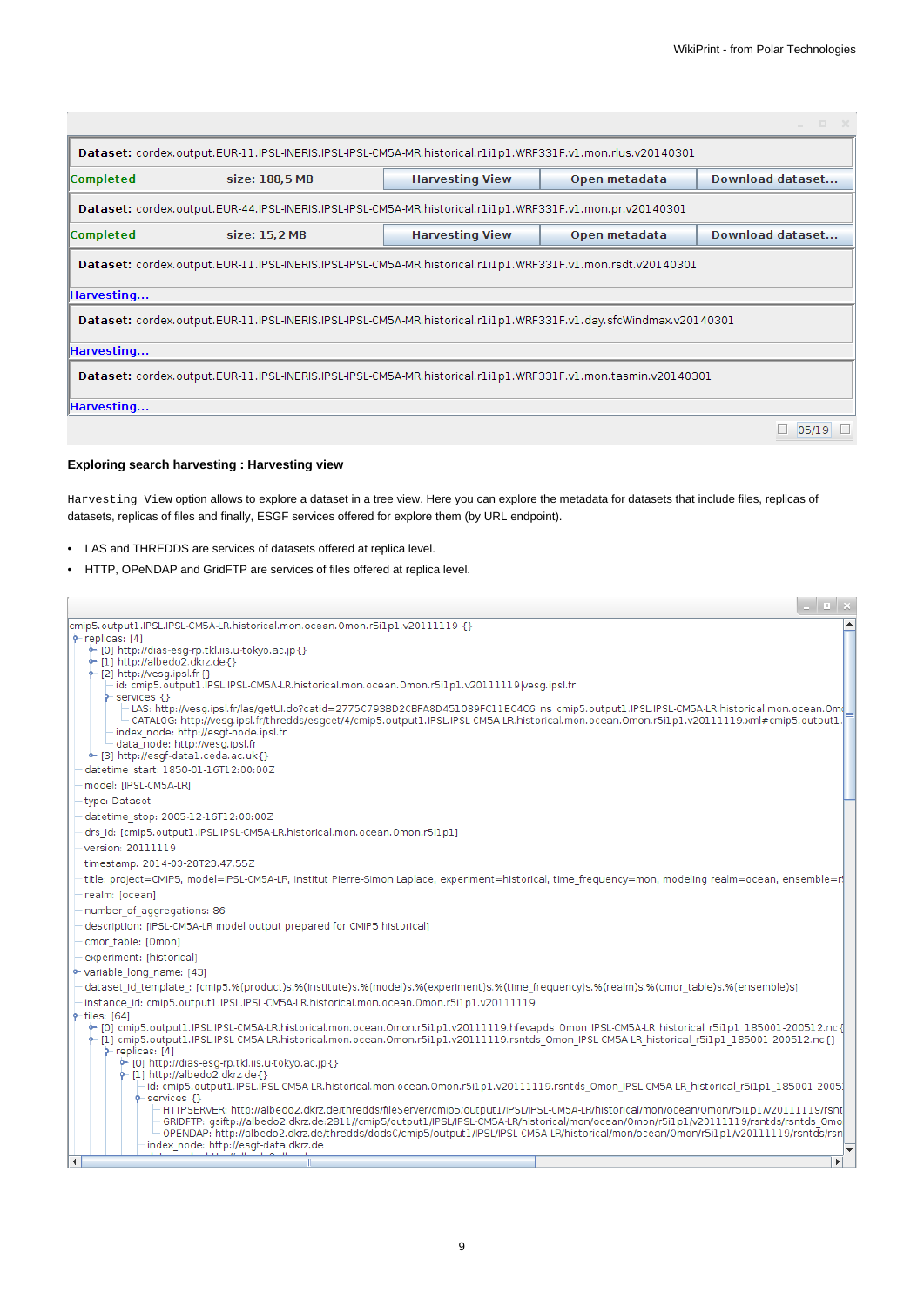# **Exploring search harvesting : Open metadata**

Open metadata option allows to explore an abstract of metadata of a dataset in a table view.

| Metadata                 | Values                                                                           |
|--------------------------|----------------------------------------------------------------------------------|
| CF STANDARD NAME         | [surface air pressure, specific humidity, air temperature,                       |
|                          | eastward wind, northward wind]                                                   |
| <b>CMOR TABLE</b>        | [6hrLev]                                                                         |
| DATASET_ID_TEMPLATE      | [cmip5.%(product)s.%(institute)s.%(model)s.%(experiment)s.%                      |
|                          | (time_frequency)s.%(realm)s.%(cmor_table)s.%(ensemble)s]                         |
| <b>DATETIME START</b>    | 1850-01-01T03:00:00Z                                                             |
| <b>DATETIME STOP</b>     | 2005-12-31T21:00:00Z                                                             |
| <b>DESCRIPTION</b>       | [IPSL-CM5A-LR model output prepared for CMIP5 historical]                        |
| DRS ID                   | [cmip5.output1.IPSL.IPSL-CM5A-LR.historical.6hr.atmos.6hrLev.r<br>5ilp1)         |
| <b>EAST DEGREES</b>      | 356.25                                                                           |
| <b>ENSEMBLE</b>          | [r5i1p1]                                                                         |
| <b>EXPERIMENT</b>        | [historical]                                                                     |
| <b>EXPERIMENT FAMILY</b> | [All, Historical]                                                                |
| <b>FORCING</b>           | [Nat, Ant, GHG, SA, Oz, LU, SS, Ds, BC, MD, OC, AA]                              |
| FORMAT                   | $[netCDF, CF-1.4]$                                                               |
| INSTANCE ID              | cmip5.output1.IPSL.IPSL-CM5A-LR.historical.6hr.atmos.6hrLev.r<br>5ilp1.v20111119 |
| <b>INSTITUTE</b>         | [IPSL]                                                                           |
| <b>LATEST</b>            | true                                                                             |
| <b>MASTER ID</b>         | cmip5.output1.IPSL.IPSL-CM5A-LR.historical.6hr.atmos.6hrLev.r                    |
|                          | 5ilp1                                                                            |
| METADATA FORMAT          | <b>THREDDS</b>                                                                   |
| <b>MODEL</b>             | [IPSL-CM5A-LR]                                                                   |
| INORTH DEGREES           | 90.0                                                                             |
| NUMBER OF AGGREGATIONS   | 8                                                                                |
| NUMBER OF FILES          | 68                                                                               |
| <b>PRODUCT</b>           | [output]                                                                         |
| PROJECT                  | [CMIP5]                                                                          |
| <b>REALM</b>             | [atmos]                                                                          |
|                          | Close                                                                            |

# **Exploring search harvesting : Download Dataset - File selection window**

Download Dataset... allows to manually select the files that will be put to download. In the top of window can see the id of dataset, the number of files selected, the total number of files of the dataset, the size in bytes of the sum of selected files and the total size of the whole dataset.

This windows displays a list of files and its size in bytes. You can select manually the files that you want download doing click in the check-box associated in each file in the list.

| cmip5.output1.CCCma.CanESM2.historical.6hr.atmos.6hrPlev.r4i1p1.v20120618<br>files: (14/28) size: (11,6 GB/29,0 GB) |  |
|---------------------------------------------------------------------------------------------------------------------|--|
| psl_6hrPlev_CanESM2_historical_r4i1p1_194101010000-195012311800.nc (456,6 MB)                                       |  |
| psl_6hrPlev_CanESM2_historical_r4i1p1_195101010000-196012311800.nc (456,6 MB)                                       |  |
| $\triangledown$ psl 6hrPlev CanESM2 historical r4i1p1 196101010000-197012311800.nc (456,6 MB)                       |  |
| ☑ psl_6hrPlev_CanESM2_historical_r4i1p1_197101010000-198012311800.nc (456,6 MB)                                     |  |
| ☑ psl_6hrPlev_CanESM2_historical_r4i1p1_198101010000-199012311800.nc (456,6 MB)                                     |  |
| ☑ psl_6hrPlev_CanESM2_historical_r4i1p1_199101010000-200012311800.nc (456,6 MB)                                     |  |
| $\triangledown$ psl 6hrPlev CanESM2 historical r4i1p1 200101010000-200512311800.nc (228,3 MB)                       |  |
| $\triangledown$ ta 6hrPlev CanESM2 historical r4i1p1 194101010000-195012311800.nc (1,3 GB)                          |  |
| <b>Download selected</b><br><b>Deselect all</b><br>Select all<br>Filter by constraints of search<br>Close           |  |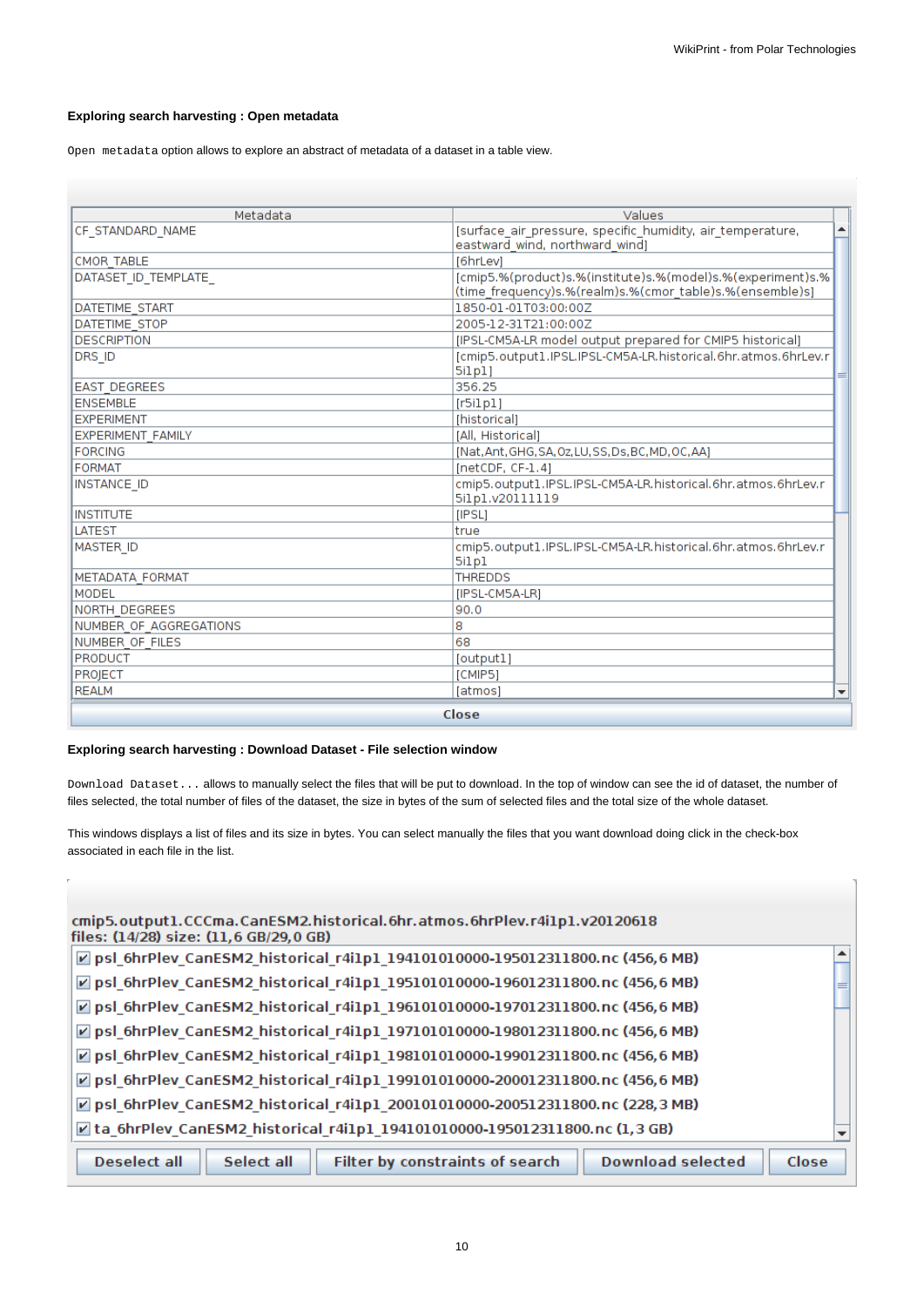This window also provides the next options:

- Deselect all
- Select all
- Filter by constraints of search select only files that satisfy the constraints of search
- Download selected put to download the files selected in this window

When you click on Download selected a window asks for destination path.

|                         | Do you want to change path of downloads?                                                                               |  |  |  |
|-------------------------|------------------------------------------------------------------------------------------------------------------------|--|--|--|
| $\overline{\mathbf{?}}$ | The files will be downloaded at default path: /home/**** /ESGFDATA<br>Do you want to change the path of the downloads? |  |  |  |
|                         | Yes<br>No                                                                                                              |  |  |  |

#### **Export to Metalink**

To export the search to Metalink you must click on "Export to Metalink". This option is is visible when harvesting of search is completed. And then a window pops up with the save options.

The files that will be include in the Metalink file are only the files that satisfy the constraints of search.

|                    | <b>Guardar</b>                   |         |               |  |  |
|--------------------|----------------------------------|---------|---------------|--|--|
| Guardar en:        | $\Box$ metalink                  | ▼       | $B - 8$<br>ශ් |  |  |
|                    |                                  |         |               |  |  |
|                    | home<br>*****                    |         |               |  |  |
|                    | $\overline{\mathbb{I}}$ metalink |         |               |  |  |
|                    |                                  |         |               |  |  |
|                    |                                  |         |               |  |  |
|                    |                                  |         |               |  |  |
| Nombre de archivo: | BCC-CSM1-1_psl_ta_hus.metalink   |         |               |  |  |
| Archivos de tipo:  | <b>Todos los Archivos</b>        |         |               |  |  |
|                    |                                  | Guardar | Cancelar      |  |  |

Metalink is an extensible metadata file format that describes one or more computer files available for download. It specifies files appropriate for the user's language and operating system; facilitates file verification and recovery from data corruption; and lists alternate download sources (mirror URIs). For more info: [?Metalink](http://www.metalinker.org), [?Metalink-Wikipedia](http://en.wikipedia.org/wiki/Metalink)

Exist many clients that supports Metalink: [?Aria2,](http://aria2.sourceforge.net/) [?GetRight,](http://www.getright.com/) [?DownloadThemAll,](http://www.downthemall.net/) [?Orbit Downloader,](http://www.orbitdownloader.com) etc.

Note that if you want use a external client to download ESGF files you must configure the client for using the ESGF certificates.

#### **Download a Search**

To put the files that belongs to a search in downloads queue you must click on Download .... This option is visible when harvesting of search is completed. And then a window pops up with the download options.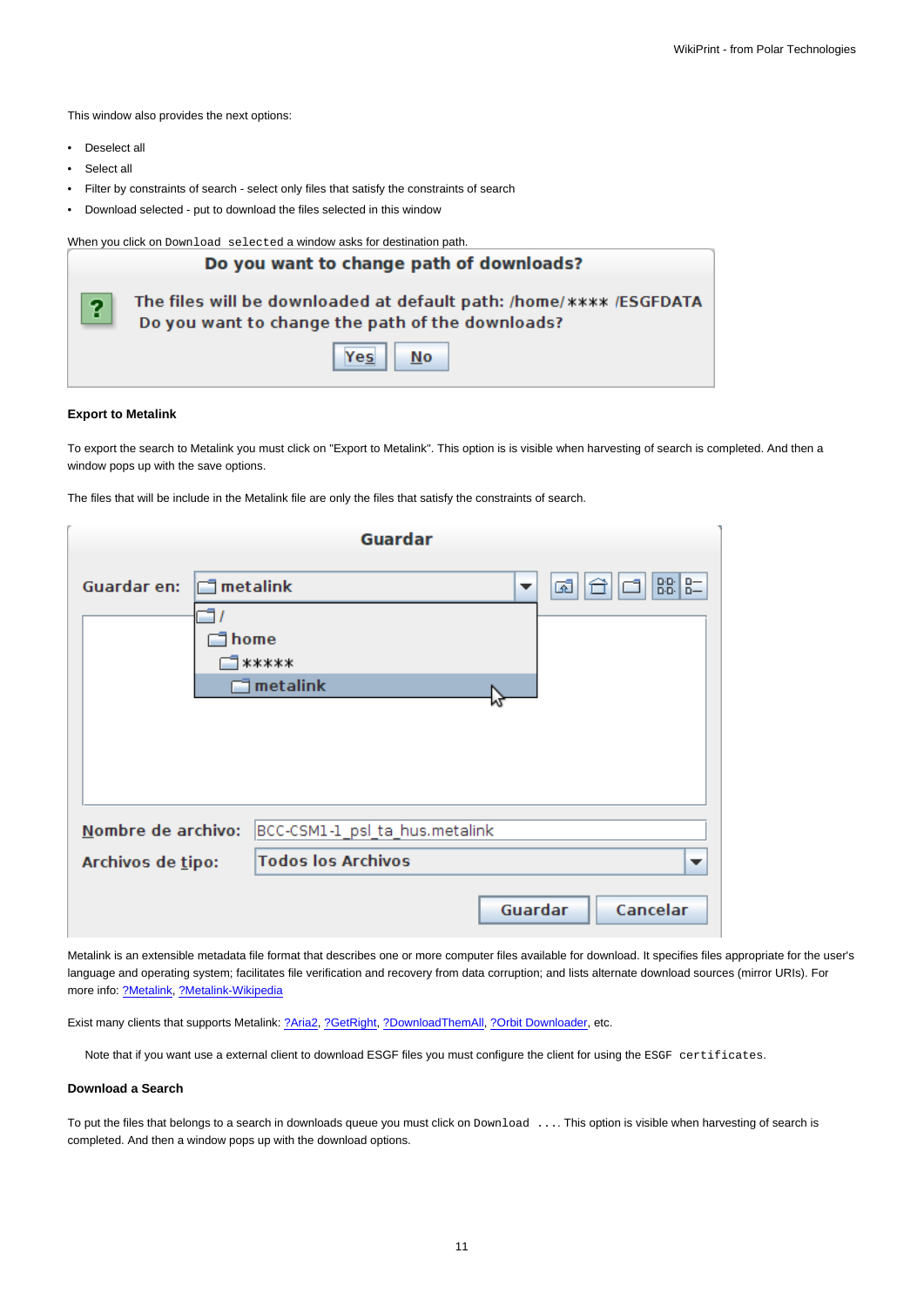In this window (that you can see below) are displayed the list of datasets that satisfy the constraints of search. Each dataset have: id, description, the number of files that satisfy the search constraints with respect the total number of files and the size in disk of the selected files with respect the total size in disk of dataset.

| 1d: cmip5.output1.IPSL.IPSL-CM5A-LR.historical.6hr.atmos.6hrLev.r3i1p1.v201104064<br>Description: [IPSL-CM5A-LR model output prepared for CMIP5 historical]<br>Number of files selected: 16/68 (312.8 GB/1.2 TB) |  |  |  |  |
|------------------------------------------------------------------------------------------------------------------------------------------------------------------------------------------------------------------|--|--|--|--|
| Select files to download                                                                                                                                                                                         |  |  |  |  |
| Id: cmip5.output1.IPSL.IPSL-CM5A-LR.historical.6hr.atmos.6hrLev.r6i1p1.v20120526<br>Description: [IPSL-CM5A-LR model output prepared for CMIP5 historical]<br>Number of files selected: 16/68 (312.8 GB/1.2 TB)  |  |  |  |  |
| <b>Select files to download</b>                                                                                                                                                                                  |  |  |  |  |
| Id: cmip5.output1.IPSL.IPSL-CM5A-LR.historical.6hr.atmos.6hrLev.r5i1p1.v20111119<br>Description: [IPSL-CM5A-LR model output prepared for CMIP5 historical]<br>Number of files selected: 16/68 (312.8 GB/1.2 TB)  |  |  |  |  |
| <b>Select files to download</b>                                                                                                                                                                                  |  |  |  |  |
| Id: cmip5.output1.CCCma.CanESM2.historical.6hr.atmos.6hrLev.r1i1p1.v20120410<br>Description: [CanESM2 model output prepared for CMIP5 historical]<br>Number of files selected: 56/280 (89.8 GB/361.8 GB)         |  |  |  |  |
| <b>Select files to download</b>                                                                                                                                                                                  |  |  |  |  |
|                                                                                                                                                                                                                  |  |  |  |  |
| Close<br><b>Download</b>                                                                                                                                                                                         |  |  |  |  |

For download all files that satisfy the constraints (without manually selection) you must click on "Download" button that is in the bottom of window. Then a dialog box will be showed to confirm the download and select the destination path.

|   | <b>Select an option</b>                                                                                                |  |
|---|------------------------------------------------------------------------------------------------------------------------|--|
| 9 | Are you sure that you want to download all files that satisfy the constraints?                                         |  |
|   | Number of files to download: 184 of 824 files<br>Size of download: 2,5 TB                                              |  |
|   | Cancel<br>No<br>Yes                                                                                                    |  |
|   | Do you want to change path of downloads?                                                                               |  |
| 9 | The files will be downloaded at default path: /home/**** /ESGFDATA<br>Do you want to change the path of the downloads? |  |
|   | No<br>Yes                                                                                                              |  |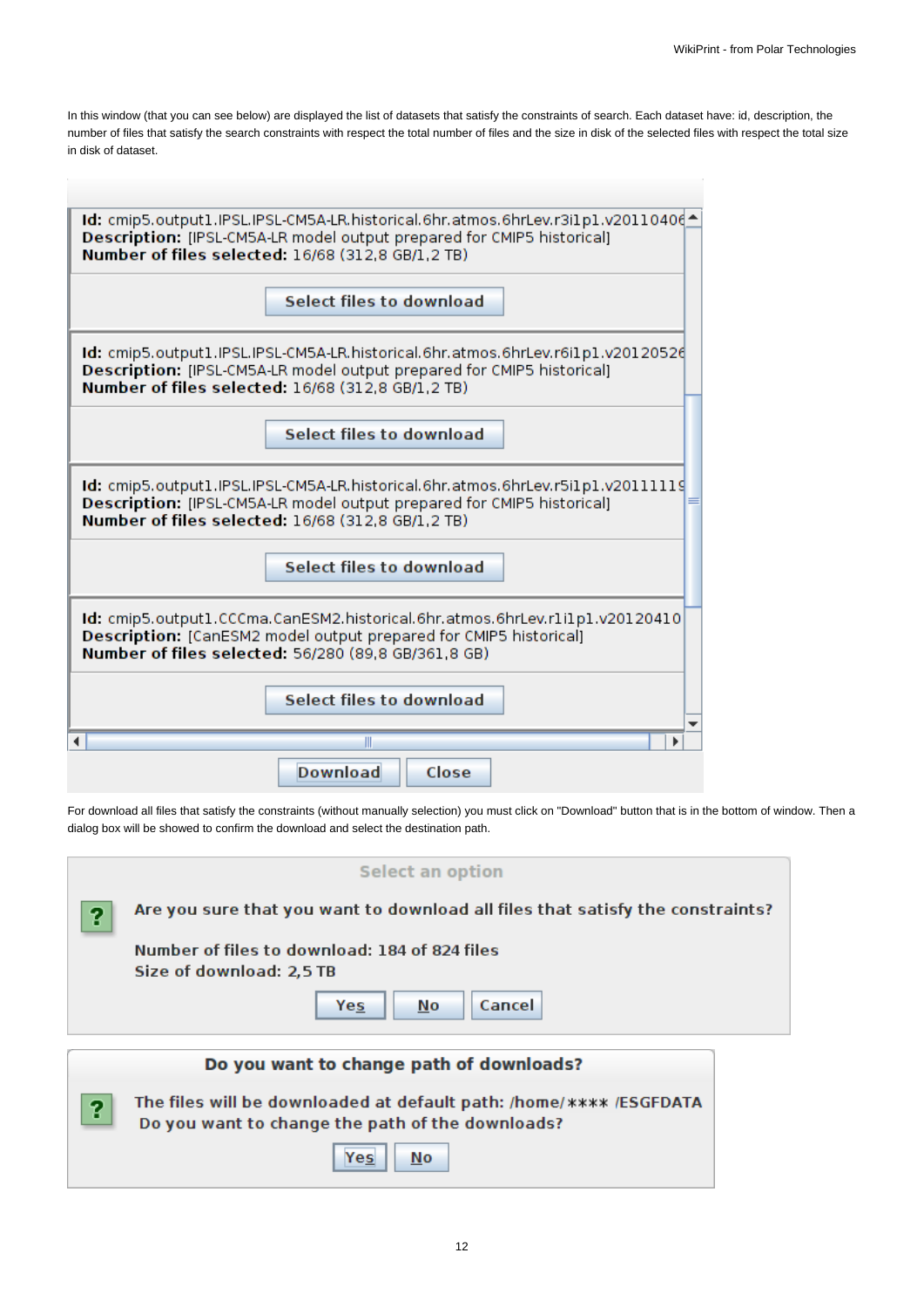For manually selection you may click on "Select file to Download", that displays a file selection window as explained in [Exploring search harvesting :](https://meteo.unican.es/trac/wiki/ESGFToolsUI_Manual#Exploringsearchharvesting:DownloadDataset-Fileselectionwindow) [DownloadDataset - File selection window](https://meteo.unican.es/trac/wiki/ESGFToolsUI_Manual#Exploringsearchharvesting:DownloadDataset-Fileselectionwindow)

# **Download of ESGF Datasets**

| $  \times$<br>NetCDF (4.3) Tools                                                                                                                                                         |  |  |  |
|------------------------------------------------------------------------------------------------------------------------------------------------------------------------------------------|--|--|--|
| System Modes Debug Help                                                                                                                                                                  |  |  |  |
| CoordSys<br><b>THREDDS</b><br><b>Fmrc</b><br><b>GeoTiff</b><br><b>Units</b><br><b>NCML</b><br><b>URLdump</b><br><b>ESGF</b><br>Writer<br><b>NCDump</b><br>losp<br>FeatureTypes<br>Viewer |  |  |  |
| <b>Search Harvesting</b><br><b>Downloads</b><br>Search<br>Login                                                                                                                          |  |  |  |
| <b>Start all downloads</b><br><b>Pause all downloads</b><br><b>Remove all downloads</b>                                                                                                  |  |  |  |
| cmip5.output1.BNU.BNU-ESM.esmControl.mon.land.Lmon.rli1p1.v20120503<br>25%<br>25, 2 MB 96, 8 MB                                                                                          |  |  |  |
| 25%<br>baresoilFrac Lmon BNU-ESM esmControl r1i1p1 145001-170712.nc<br>25, 2 MB 96, 8 MB<br>pcmdi9.llnl.gov                                                                              |  |  |  |
| cmip5.output1.CCCma.CanESM2.historical.6hr.atmos.6hrLev.r1i1p1.v20120410<br>93%<br>6,0 GB 6,4 GB                                                                                         |  |  |  |
| 100%<br>1,6 GB 1,6 GB<br>hus 6hrLev CanESM2 historical r1i1p1 197101010000-197112311800.<br>dapp2p.cccma.ec.gc.ca                                                                        |  |  |  |
| hus 6hrLev CanESM2 historical r1i1p1 196901010000-196912311800.<br>100%<br>1,6 GB 1,6 GB<br>dapp2p.cccma.ec.gc.ca                                                                        |  |  |  |
| hus 6hrLev CanESM2 historical r1i1p1 197001010000-197012311800.<br>100%<br>1,6 GB 1,6 GB<br>dapp2p.cccma.ec.gc.ca                                                                        |  |  |  |
| 73%<br>hus 6hrLev CanESM2 historical r1i1p1 196801010000-196812311800.<br>1,2 GB 1,6 GB<br>dapp2p.cccma.ec.gc.ca                                                                         |  |  |  |
| cmip5.output1.CSIRO-BOM.ACCESS1-0.historical.mon.aerosol.aero.r1i1p1.v2<br>$-61%$<br>859,0 MB 1,4 GB<br>ዯ                                                                                |  |  |  |
| 100%<br>199,0 MB 199,0 MB<br>pcmdi9.llnl.gov<br>sconcsoa aero ACCESS1-0 historical r1i1p1 185001-200512.nc                                                                               |  |  |  |
| wetpoa aero ACCESS1-0 historical r1i1p1 185001-200512.nc 0<br>45%<br>90, 2 MB 198, 9 MB<br>esgnode2.nci.org.au                                                                           |  |  |  |
| sconcso4_aero_ACCESS1-0_historical_r1i1p1_185001-200512.nc_0<br>100%<br>199,0 MB 199,0 MB<br>esgnode2.nci.org.au                                                                         |  |  |  |
| wetso4_aero_ACCESS1-0_historical_r1i1p1_185001-200512.nc_0<br>72%<br>145,0 MB 198,9 MB<br>esgnode2.nci.org.au                                                                            |  |  |  |
| 15%<br>wetso4_aero_ACCESS1-0_historical_r1i1p1_185001-200512.nc<br>30,5 MB 198,9 MB<br>albedo2.dkrz.de                                                                                   |  |  |  |
| 54%<br>pcmdi9.llnl.gov<br>sconcss_aero_ACCESS1-0_historical_r1i1p1_185001-200512.nc<br>108,5 MB 199,0 MB                                                                                 |  |  |  |
| 43%<br>od870aer_aero_ACCESS1-0_historical_r1i1p1_185001-200512.nc_0<br>86, 8 MB 198, 9 MB<br>esgnode2.nci.org.au                                                                         |  |  |  |
|                                                                                                                                                                                          |  |  |  |
|                                                                                                                                                                                          |  |  |  |
|                                                                                                                                                                                          |  |  |  |
| psl_6hrPlev_ACCESS1-0_historical_r1i1p1_1970010106-1980010100.nc<br>24%<br>376,6 MB 1,5 GB<br>pcmdi9.llnl.gov                                                                            |  |  |  |
| psl 6hrPlev ACCESS1-0 historical r1i1p1 1980010106-1990010100.nc<br><b>FAILED</b><br>380, 2 MB 1, 5 GB<br>pcmdi9.llnl.gov                                                                |  |  |  |
| <b>CHECKSUM FAILED</b><br>albedo2.dkrz.de<br>ta_6hrPlev_ACCESS1-0_historical_r1i1p1_1960010106-1961010100.nc<br>463, 2 MB 463, 2 MB                                                      |  |  |  |
| albedo2.dkrz.de<br>ta 6hrPlev ACCESS1-0 historical r1i1p1 1950010106-1951010100.nc<br>100%<br>462,0 MB 462,0 MB                                                                          |  |  |  |
| psl 6hrPlev ACCESS1-0 historical r1i1p1 1990010106-2000010100.nc<br><b>UNAUTHORIZED</b><br>387,1 MB 1,5 GB<br>pcmdi9.llnl.gov                                                            |  |  |  |
| cmip5.org/news/news/news/cease-megontrol.mon.land.Lmon.rli1p1.v2<br>download all files                                                                                                   |  |  |  |
| 70712<br>bare<br>sen TUDEDDE estaten. N. http://alberta? diver de                                                                                                                        |  |  |  |

|                       |  | $-$ bare open THREDDS catalog $\rightarrow$ http://albedo2.dkrz.de 70712. |                        |  |
|-----------------------|--|---------------------------------------------------------------------------|------------------------|--|
| $\phi$ cmip5. o reset |  | http://esg.bnu.edu.cn &.rli1r                                             |                        |  |
|                       |  | remove of download list                                                   | http://pcmdi9.llnl.gov |  |